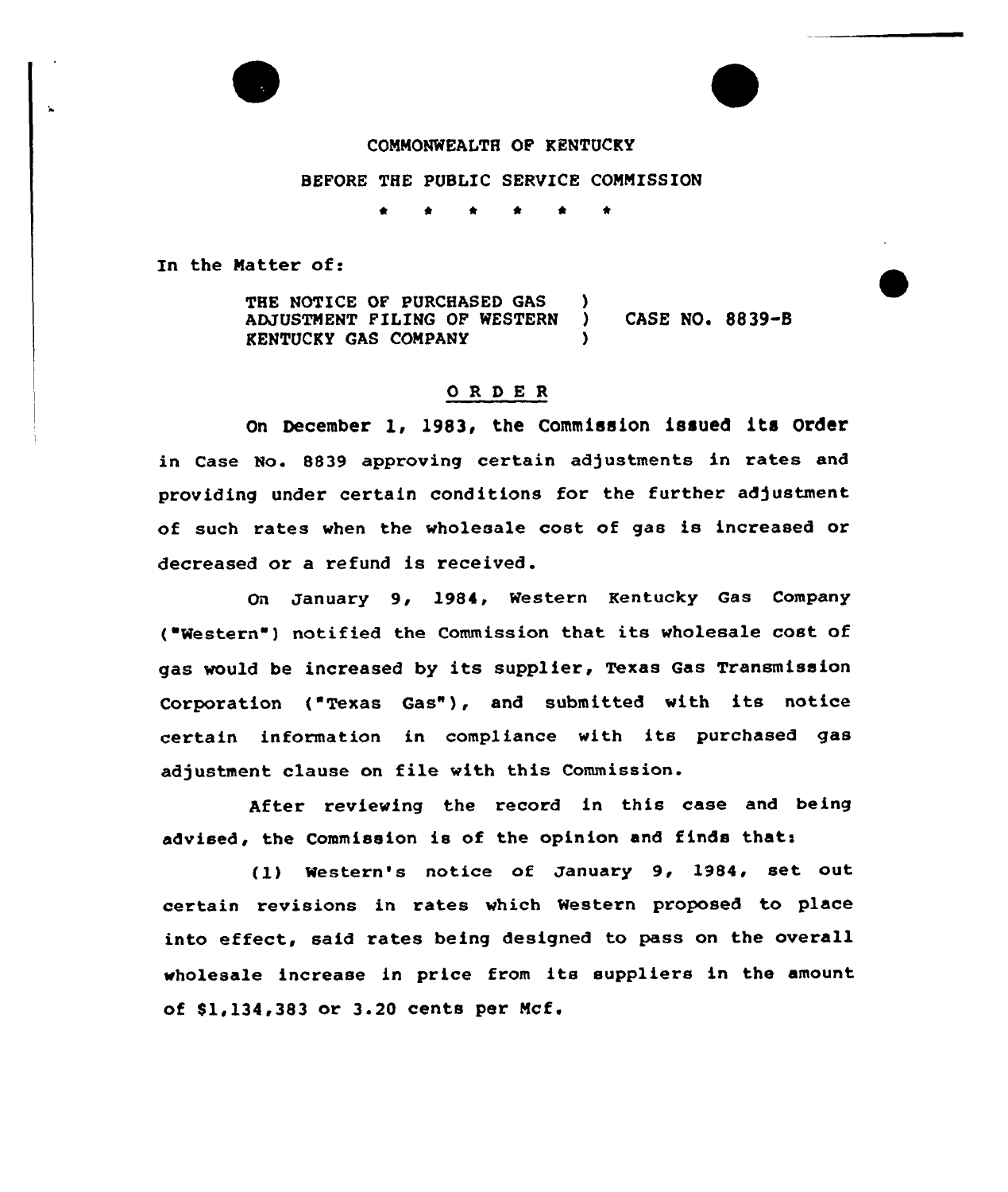( 2) Texas Gas has filed an application for increased rates to be effective February 1, 1984, with the Federal Energy Regulatory Commission.

(3) Western's wholesale cost of gas from local producers which tracks Texas Gas' rate will be increased effective February 1, 1984.

(4) In accordance with its purchased gas adjustment clause, Western's notice of January 9, 1984, includes its semi-annual production gas adjustment applicable to local production contracts. This results in a decrease of .11 cents per Ncf.

(5) Western's adjustment in tates under the purchased gas adjustment provisions approved by the Commission in its Order in Case No. 8839 dated December 1, 1983, is fair, just and reasonable and in the public interest and should be effective with bills rendered on and after February 1, 1984, subject to refund. These rates should be subject to refund because Texas Gas' rates are subject to refund.

IT IS THEREFORE ORDERED that the rates in the Appendix to this Order be and they hereby are authorized effective with bills rendexed on and after February 1, 1984, subject to refund.

IT IS FURTHER ORDERED that within 30 days of the date of this Order Western shall file with this Commission its revised tariffs setting out the rates authorized herein.

 $-2-$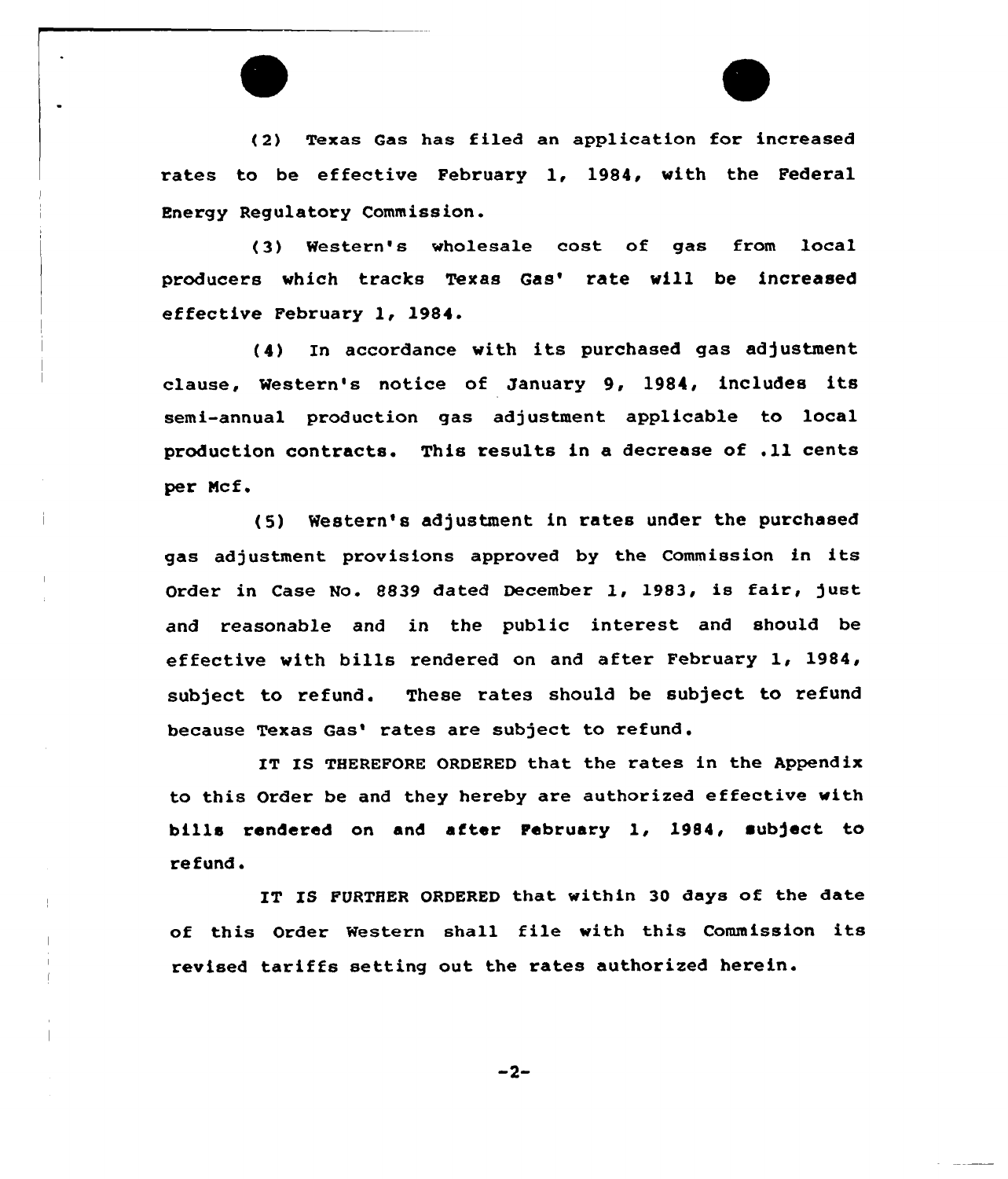

# Done at Frankfort, Kentucky, this 20th day of January, 1984.

# PUBLIC SERVICE COMMISSION

ubi Chairman Vice Chair

Commissioner

# ATTEST:

المتعاط والمتنازع والمطاري والمتعارية والمتعارف والعاملة

Secretary